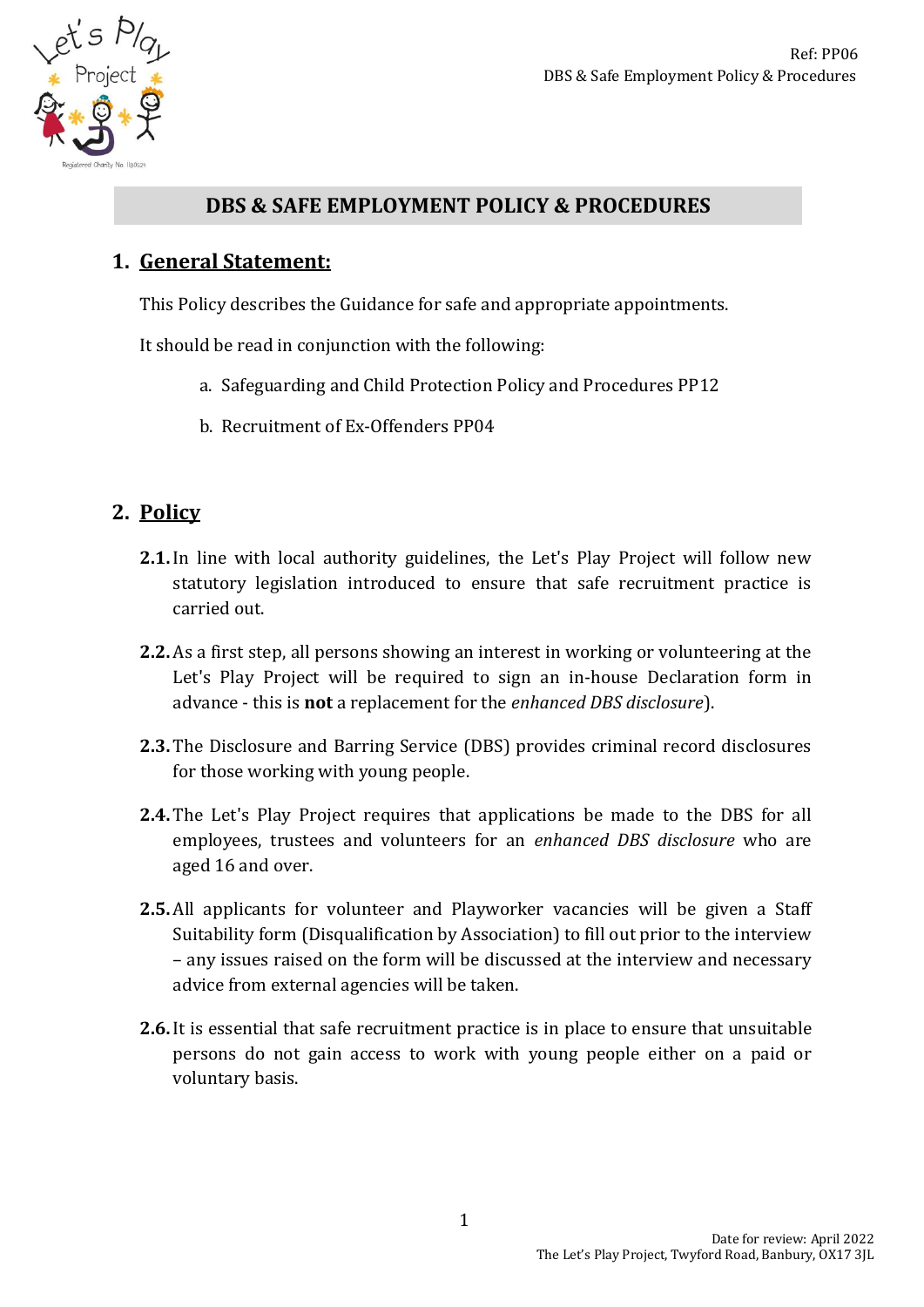

# **3. Procedures**

### **3.1. DBS procedure for employees, trustees, volunteers working with the Let's Play Project:**

- 3.1.1. The Activities Manager (or another senior appointed person) will ask if the new candidate is already signed up to the DBS update service.
- 3.1.2. If they are signed up to the DBS update service, a member of the Core Staff team will carry out a Status check at www.gov.uk/dbs, after viewing the original DBS Certificate and record necessary information as stated in 2.3.
- 3.1.3. If the person is thought to be suitable to join the Let's Play Project, then at the second interview stage they will be asked to bring along documents that are needed for our own *new enhanced DBS disclosure,* this will apply to all persons aged 16 or above who wish to be involved in the Let's Play Project even if a person has an existing *enhanced DBS disclosure* elsewhere (unless they have signed up to the DBS update service).
- 3.1.4. If the existing disclosure highlights 'convictions' or 'other matters,' then a risk assessment is required, and a record kept. In this case refer to the Let's Play Project's own policy regarding the employment of ex-offenders (**PP04**) and as a safeguard, seek advice from the Local Authority for guidelines.
- 3.1.5. Upon return of the DBS form to the new employee, Let's Play will ask for the employee to bring their DBS form into the office, if the new disclosure has 'convictions' or 'other matters' revealed, then the Let's Play Project Activity Manager must carry out a risk assessment (as above). If the employee refuses to bring in their DBS form, we cannot employ them.
- 3.1.6. **No one may work directly with Young People without a current and satisfactory enhanced DBS disclosure which has been applied for through the Let's Play Project unless they are signed up to the online update service.**

#### **3.2. DBS Procedure for placement students:**

3.2.1. The Activities Manager (or other senior appointed person) will contact the College Work Placement Officer before the placement student starts their placement at Let's Play to confirm they have a current up to date enhanced DBS.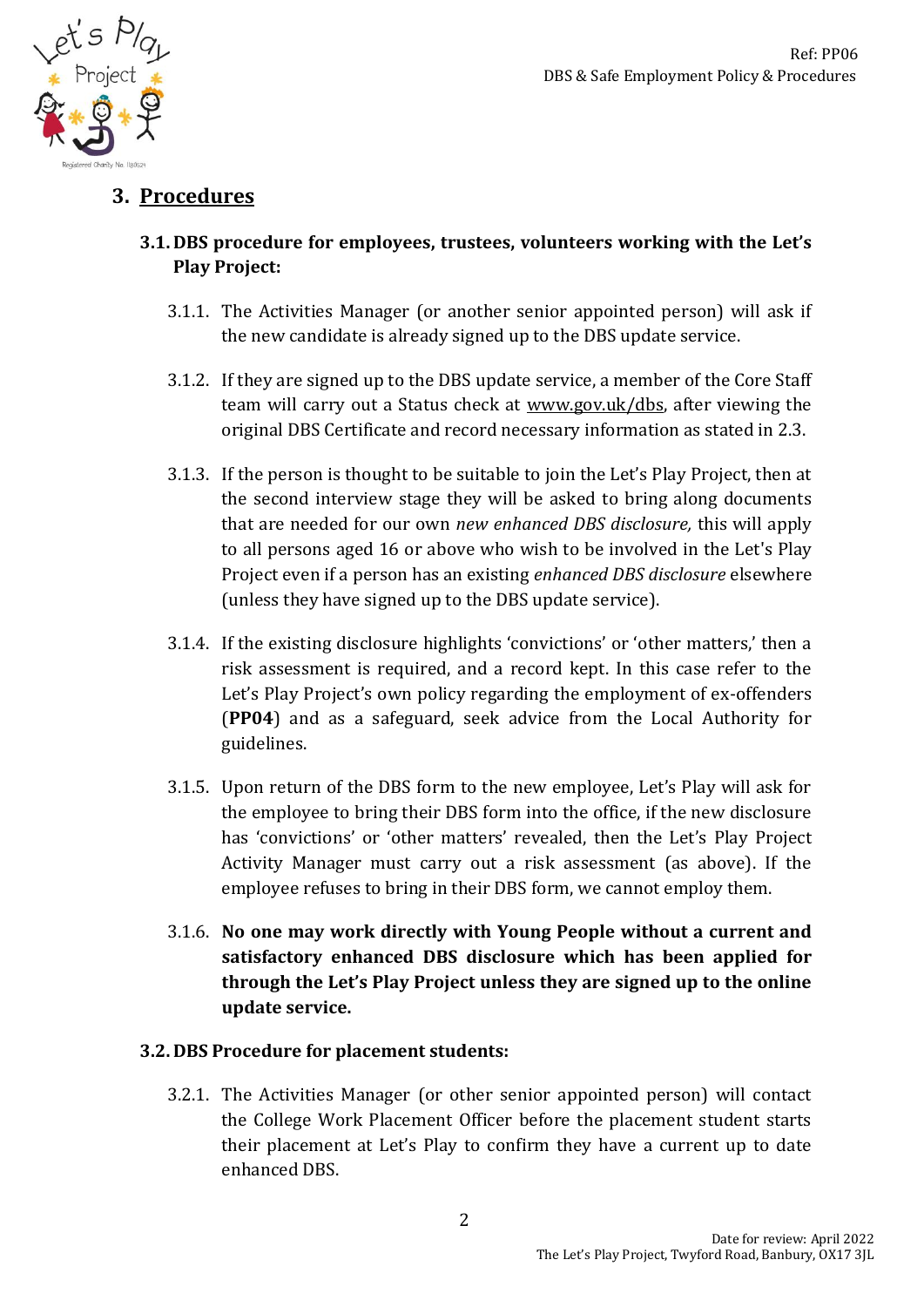

- 3.2.2. The Work Placement Officer will then have to provide a letter to Let's Play detailing:
	- a. Full Name of Placement Student
	- b. Date of Issue on DBS form
	- c. DBS Number

#### **3.3.Recording procedure and tracking**

- 3.3.1. The date the DBS application is sent will be recorded.
- 3.3.2. A follow-up online tracking of the application may be required if there is a delay in its return.
- 3.3.3. The Let's Play Project's in-house tracking form will record details of all enhanced DBS Disclosures, including:
	- a. Full Name
	- b. Date of Issue
	- c. DBS number
	- d. Disclosures 'convictions' or 'other matters'
	- e. Expiry date 3 years from date of issue to be noted (renewal).
- 3.3.4. These will be held in a secure file in the office.
- 3.3.5. The Let's Play Project will renew all enhanced DBS disclosures every 3 years.
- 3.3.6. Further information about DBS checks is available at: <https://www.gov.uk/disclosure-barring-service-check/overview>